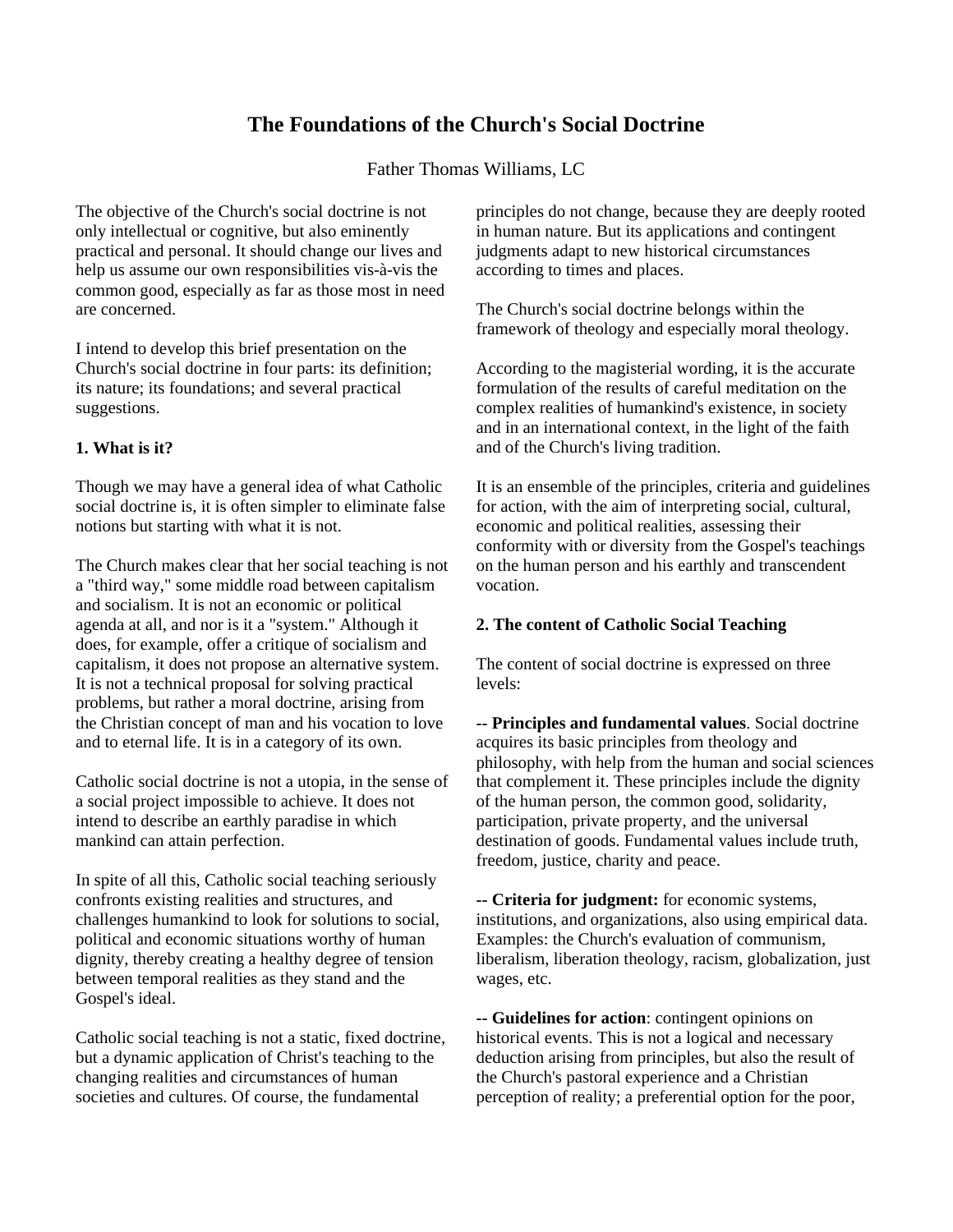dialogue, and respect for the legitimate autonomy of political, economic and social realities. Example: suggestions for the pardon of international debt, agricultural reform, creation of cooperatives, etc. (see "Gaudium et Spes," Nos. 67-70).

### **3. Foundations**

The first foundation of Catholic social teaching is Jesus' commandment to love: Love God above all things and love your neighbor as you love yourself. This is the foundation for all Christian morals, and therefore of the Church's social doctrine that is part of morals. Jesus said that the dual commandment of love is not only the first and most important of all commandments, but also a summary or compendium of all God's laws and the message of the prophets.

The Church's social doctrine therefore provides an answer to the question: How should I love God and my neighbor within my political, economic and social context? Our love for God and neighbor does not simply consist in a weekly obligation to attend Mass and throwing a few coins in the basket at offertory time. It must permeate our entire life and conform our actions and our environment to the Gospel.

This is a very important principle for overcoming the tendency to see the economy or politics as something totally separate from morals, when in fact it is precisely there that a Christian makes his faith influence temporal matters.

The commandment to love therefore should represent the general foundation of the Church's social doctrine. There are, however, also specific foundations that can be summarized in four basic principles of the Church's entire social doctrine, four columns on which the whole building is supported. These principles are: the dignity of the human person, the common good, subsidiarity and solidarity.

**-- The dignity of the human person.** The first classical principle is that of the dignity of the human person, which provides the foundation for human rights. To think correctly about society, politics, economy and culture one must first understand properly who a human being is and what his real good is. Each person, created in the image and likeness of God, has an inalienable dignity and must therefore always be treated as an end and not only as a means.

When Jesus, using the image of the Good Shepherd,

spoke of the lost sheep, he taught us what God thinks about the value of the individual human person. The shepherd leaves the 99 in the wilderness to seek out the lost one. God does not think of human beings en masse, or in percentages, but as individuals. Each one is precious to him, irreplaceable.

In his encyclical letter Centesimus Annus, Pope John Paul II underscored the centrality of this principle: "It is necessary to keep in mind that the main thread, and in a certain sense the guiding principle ... of the Church's social doctrine, is a correct view of the human person and of his unique value, inasmuch as "man ... is the only creature on earth which God willed for itself." God has imprinted his own image and likeness on man (see Genesis 1:26), conferring upon him an incomparable dignity (see "Centesimus Annus," No. 11).

Hence the Church does not think first in terms of nations, political parties, tribes or ethnic groups, but rather of the individual person. The Church, like Christ, defends the dignity of each individual. She understands the importance of the state and of society in terms of service to people and to families, rather than the other way around. The state in particular has the duty to protect the rights of persons, rights that are not bestowed by the state but by the Creator.

**-- The common good.** The second classical principle of the Church's social doctrine is the principle of the common good. The Second Vatican Council defines it as "the sum total of social conditions which allow people, either as groups or as individuals, to reach their fulfillment more fully and more easily." ("Gaudium et Spes," 26; see GS, 74; and Catechism of the Catholic Church, 1906).

Man, created in the image of God who is Trinitarian communion of persons, achieves his perfection not in isolation from others, but within communities and through the gift of self which makes communion possible. The selfishness that urges us to search for our own good to the detriment of others is overcome by a commitment to the common good.

The "common good" is not exclusively mine or yours, and nor is it the sum of the good of individuals, but rather creates a new subject-we-in which each discovers his own good in communion with others. Therefore the common good does not belong to an abstract entity like the state, but to persons as individuals called to communion.